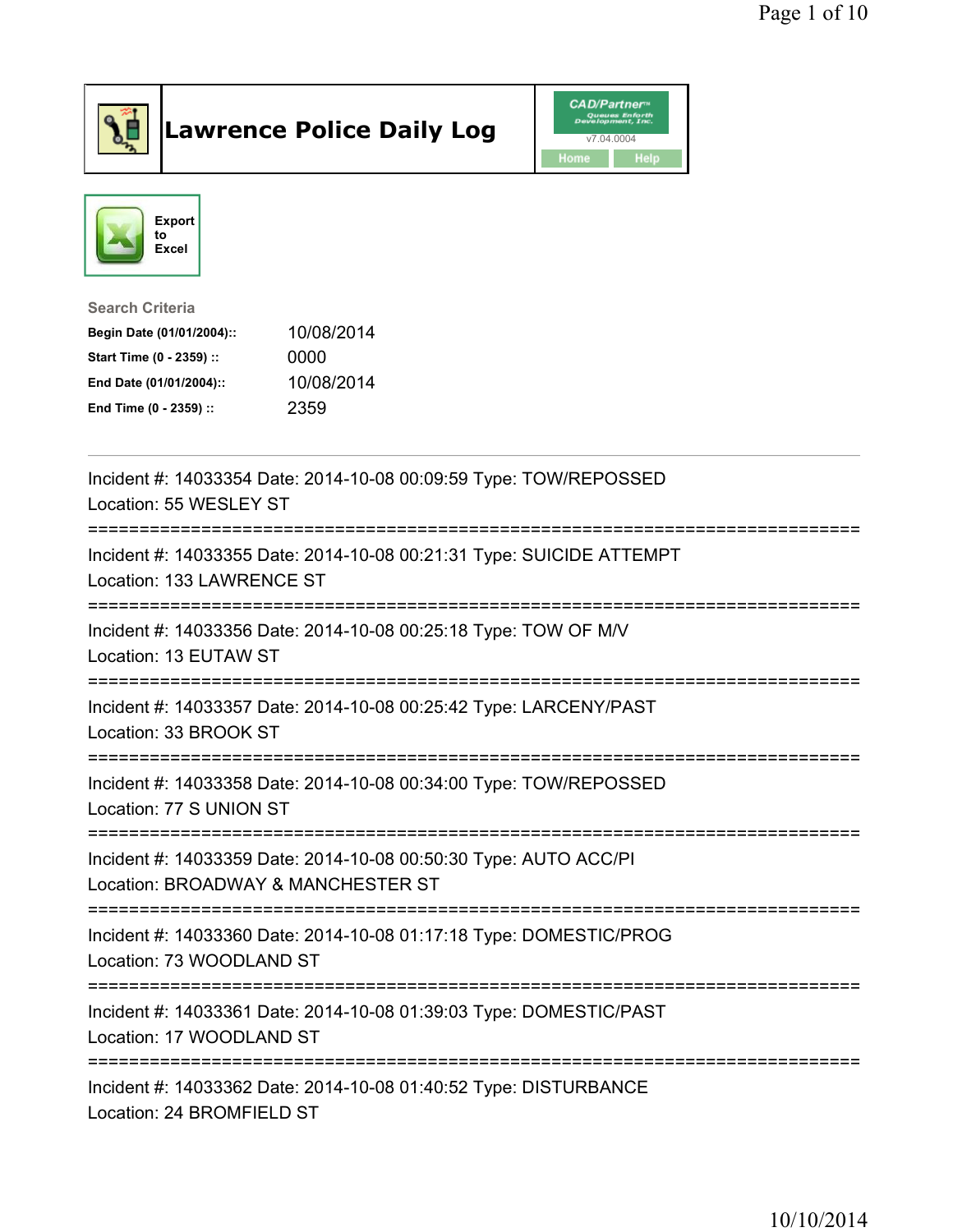| Incident #: 14033363 Date: 2014-10-08 01:54:27 Type: ROBBERY ARMED<br>Location: TEDESCHI / 703 HAVERHILL ST                                              |
|----------------------------------------------------------------------------------------------------------------------------------------------------------|
| Incident #: 14033364 Date: 2014-10-08 02:26:43 Type: ALARMS<br>Location: SAN JOSE CALLING CENTER / 345 LOWELL ST<br>==================================== |
| Incident #: 14033365 Date: 2014-10-08 05:40:06 Type: STOL/MV/PAS<br>Location: 175 UNION ST                                                               |
| Incident #: 14033366 Date: 2014-10-08 06:17:56 Type: ALARMS<br>Location: CONSTANZA MARKET / 271 LAWRENCE ST                                              |
| Incident #: 14033367 Date: 2014-10-08 06:26:59 Type: ALARMS<br>Location: CARLIZ MARKET / 51 BERKELEY ST                                                  |
| Incident #: 14033368 Date: 2014-10-08 06:52:13 Type: M/V STOP<br>Location: E HAVERHILL ST & HOWARD ST                                                    |
| Incident #: 14033369 Date: 2014-10-08 06:56:14 Type: ALARMS<br>Location: GRAINGER / 121 MARSTON ST<br>=======================                            |
| Incident #: 14033370 Date: 2014-10-08 06:58:16 Type: PARK & WALK<br>Location: BROADWAY                                                                   |
| Incident #: 14033371 Date: 2014-10-08 06:59:33 Type: M/V STOP<br>Location: E HAVERHILL ST & MARSTON ST                                                   |
| Incident #: 14033373 Date: 2014-10-08 07:12:40 Type: M/V STOP<br>Location: DORCHESTER ST & WINTHROP AV                                                   |
| Incident #: 14033372 Date: 2014-10-08 07:16:04 Type: M/V STOP<br>Location: ESSEX ST & JACKSON ST                                                         |
| =====================<br>Incident #: 14033374 Date: 2014-10-08 07:17:05 Type: M/V STOP<br><b>Location: CENTRAL BRIDGE</b>                                |
| ====================================<br>Incident #: 14033375 Date: 2014-10-08 07:21:11 Type: GANG<br>Location: LAWRENCE ST & OAK ST                      |
| Incident #: 14033376 Date: 2014-10-08 07:28:49 Type: M/V STOP<br>I sestion. DDOADIMAV 0 VALLEV CT                                                        |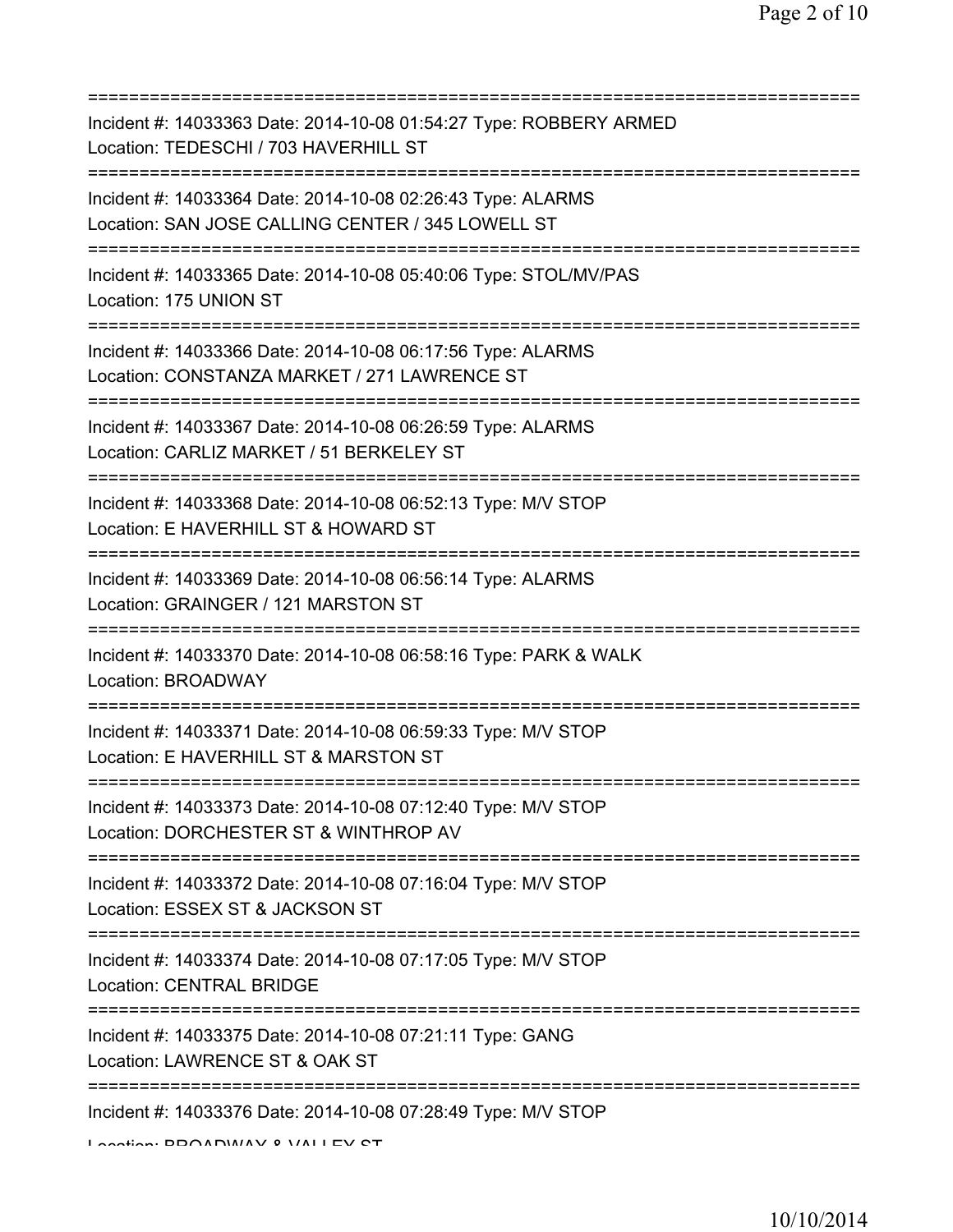| Incident #: 14033378 Date: 2014-10-08 07:28:59 Type: FRAUD<br>Location: 374 MARKET ST                                      |
|----------------------------------------------------------------------------------------------------------------------------|
| Incident #: 14033377 Date: 2014-10-08 07:29:37 Type: M/V STOP<br><b>Location: LEBANON ST</b>                               |
| Incident #: 14033379 Date: 2014-10-08 07:49:16 Type: M/V STOP<br>Location: 36 MAY ST<br>==========================         |
| Incident #: 14033380 Date: 2014-10-08 07:50:02 Type: M/V STOP<br><b>Location: FALLS BRIDGE</b>                             |
| Incident #: 14033381 Date: 2014-10-08 07:55:30 Type: M/V STOP<br>Location: MT. VERNON<br>================================= |
| Incident #: 14033382 Date: 2014-10-08 08:03:13 Type: UNKNOWN PROB<br>Location: 24 BROMFIELD ST #1                          |
| Incident #: 14033383 Date: 2014-10-08 08:15:38 Type: LOST PERSON<br>Location: ESSEX ST & GREENWOOD ST                      |
| Incident #: 14033384 Date: 2014-10-08 08:32:24 Type: AUTO ACC/NO PI<br>Location: 127 BERKELEY ST                           |
| =============<br>Incident #: 14033385 Date: 2014-10-08 08:50:35 Type: ALARMS<br>Location: SAIGON MARKET / 298 S UNION ST   |
| Incident #: 14033386 Date: 2014-10-08 09:15:49 Type: AUTO ACC/PI<br>Location: 45 HOBSON ST                                 |
| Incident #: 14033387 Date: 2014-10-08 09:52:31 Type: M/V STOP<br>Location: HAVERHILL ST & UNION ST                         |
| Incident #: 14033392 Date: 2014-10-08 09:54:57 Type: FORGERY PAST<br>Location: 353 ELM ST                                  |
| Incident #: 14033388 Date: 2014-10-08 09:55:33 Type: SUS PERS/MV<br>Location: 342 BROADWAY                                 |
| Incident #: 14033389 Date: 2014-10-08 09:59:11 Type: ANIMAL COMPL                                                          |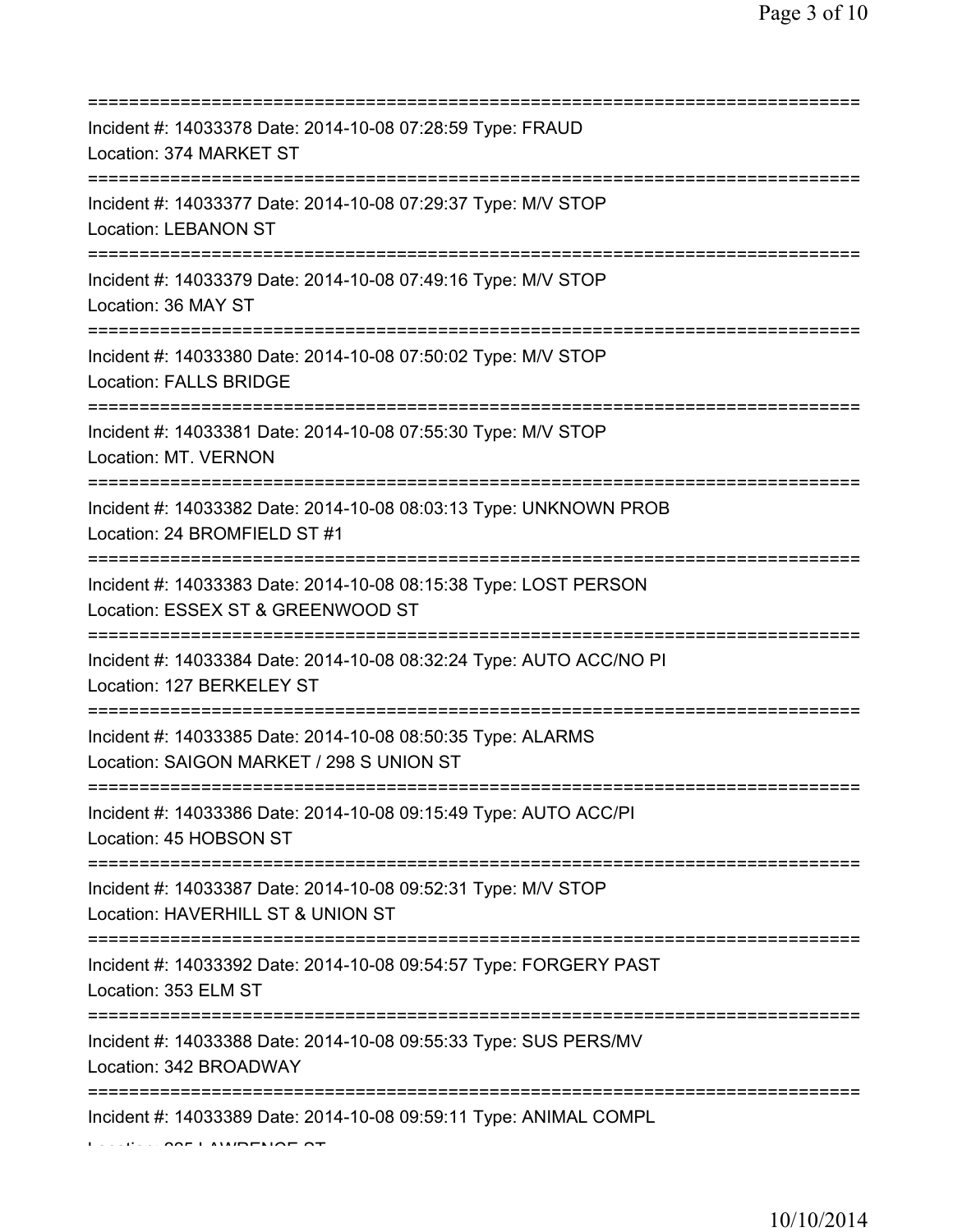=========================================================================== Incident #: 14033390 Date: 2014-10-08 10:04:13 Type: SUS PERS/MV Location: WALGREENS / 135 BROADWAY =========================================================================== Incident #: 14033391 Date: 2014-10-08 10:06:57 Type: TOW OF M/V Location: APPLETON ST & ESSEX ST =========================================================================== Incident #: 14033393 Date: 2014-10-08 10:10:07 Type: B&E FOLLOW UP Location: 183 BROADWAY =========================================================================== Incident #: 14033396 Date: 2014-10-08 10:10:33 Type: MAL DAMAGE Location: 514 HAMPSHIRE ST FL 1 =========================================================================== Incident #: 14033394 Date: 2014-10-08 10:12:37 Type: SUS PERS/MV Location: BROADWAY & COMMON ST =========================================================================== Incident #: 14033395 Date: 2014-10-08 10:14:28 Type: INVEST CONT Location: 70 N PARISH RD =========================================================================== Incident #: 14033397 Date: 2014-10-08 10:18:40 Type: M/V STOP Location: AMESBURY ST & LOWELL ST =========================================================================== Incident #: 14033398 Date: 2014-10-08 10:19:43 Type: M/V STOP Location: 354 BROADWAY =========================================================================== Incident #: 14033399 Date: 2014-10-08 10:22:07 Type: SUS PERS/MV Location: LAWRENCE MEAT COMPANY / 264 LOWELL ST =========================================================================== Incident #: 14033401 Date: 2014-10-08 10:26:52 Type: TOW OF M/V Location: LAWRENCE ST & OAK ST =========================================================================== Incident #: 14033400 Date: 2014-10-08 10:27:11 Type: UNWANTEDGUEST Location: 60 NEWBURY ST FL 2 =========================================================================== Incident #: 14033402 Date: 2014-10-08 10:31:07 Type: DRUG VIO Location: CARLEENS COFFEE SHOPPE / 209 S BROADWAY =========================================================================== Incident #: 14033403 Date: 2014-10-08 10:50:20 Type: M/V STOP Location: MARSTON ST & 495 S RAMP =========================================================================== Incident #: 14033404 Date: 2014-10-08 10:55:51 Type: GENERAL SERV Location: 275 MERRIMACK ST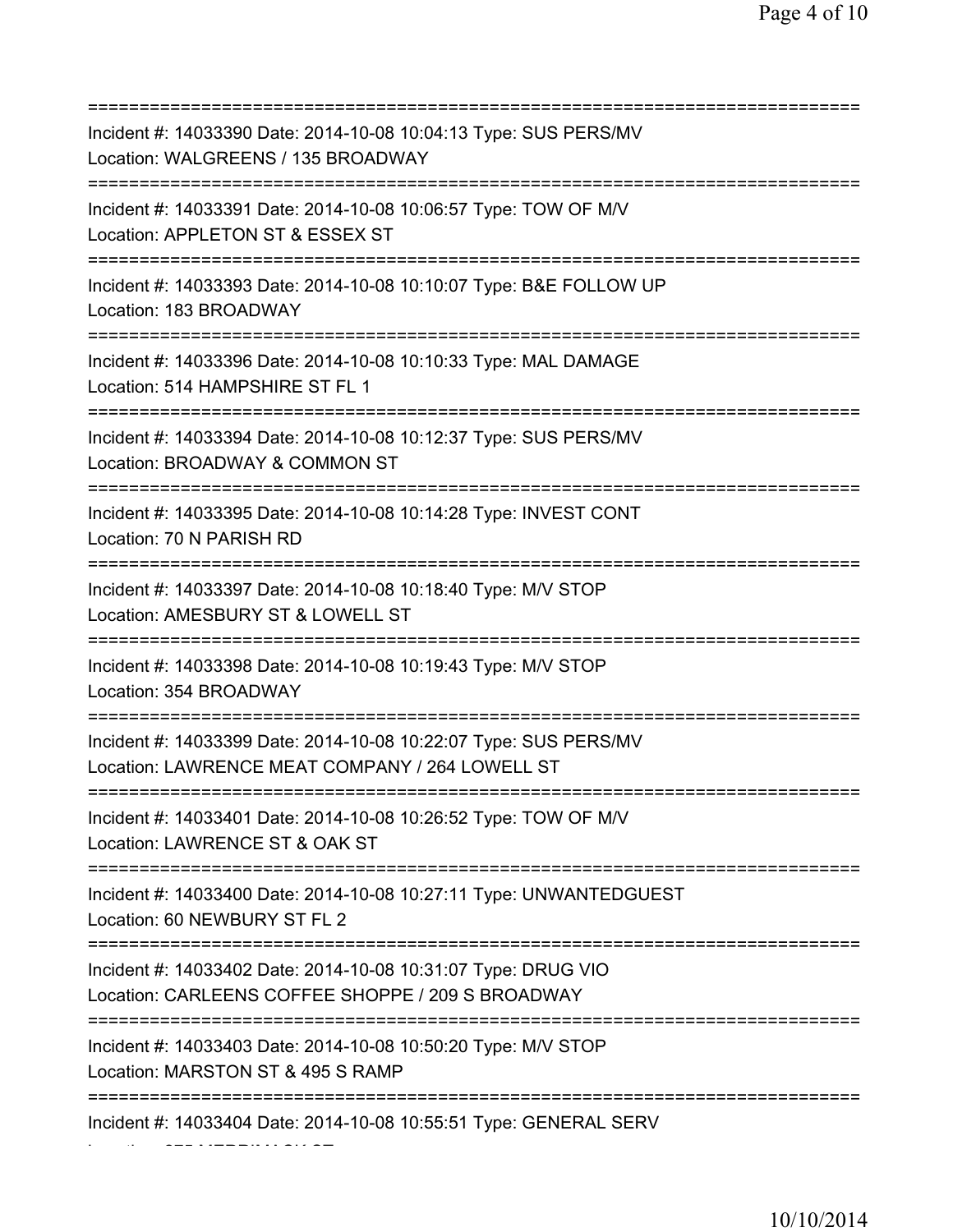=========================================================================== Incident #: 14033406 Date: 2014-10-08 11:07:56 Type: GENERAL SERV Location: DOCTORS CENTER / 100 AMESBURY ST =========================================================================== Incident #: 14033405 Date: 2014-10-08 11:10:57 Type: M/V STOP Location: BROADWAY & PARK ST =========================================================================== Incident #: 14033407 Date: 2014-10-08 11:20:16 Type: ALARM/BURG Location: 23 CHESTER ST FL 2 =========================================================================== Incident #: 14033408 Date: 2014-10-08 11:21:10 Type: ALARM/BURG Location: 133 OLIVE AV =========================================================================== Incident #: 14033410 Date: 2014-10-08 11:24:13 Type: LOST PROPERTY Location: 167 PROSPECT ST FL 3 =========================================================================== Incident #: 14033409 Date: 2014-10-08 11:27:10 Type: INVEST CONT Location: 212 BOXFORD ST =========================================================================== Incident #: 14033411 Date: 2014-10-08 11:27:29 Type: INVESTIGATION Location: LEONARD SCHOOL / 60 ALLEN ST =========================================================================== Incident #: 14033412 Date: 2014-10-08 11:32:39 Type: M/V STOP Location: 503 BROADWAY =========================================================================== Incident #: 14033413 Date: 2014-10-08 11:39:35 Type: A&B PROG Location: 290 MERRIMACK ST =========================================================================== Incident #: 14033414 Date: 2014-10-08 11:41:29 Type: LOST PROPERTY Location: 324 LOWELL ST =========================================================================== Incident #: 14033415 Date: 2014-10-08 11:55:41 Type: AUTO ACC/NO PI Location: AMHERST ST & ANDOVER ST =========================================================================== Incident #: 14033416 Date: 2014-10-08 12:11:10 Type: TOW OF M/V Location: FRANKLIN ST & LOWELL ST =========================================================================== Incident #: 14033417 Date: 2014-10-08 12:14:59 Type: ALARM/BURG Location: 43 SHAW ST =========================================================================== Incident #: 14033418 Date: 2014-10-08 12:26:26 Type: B&E/PAST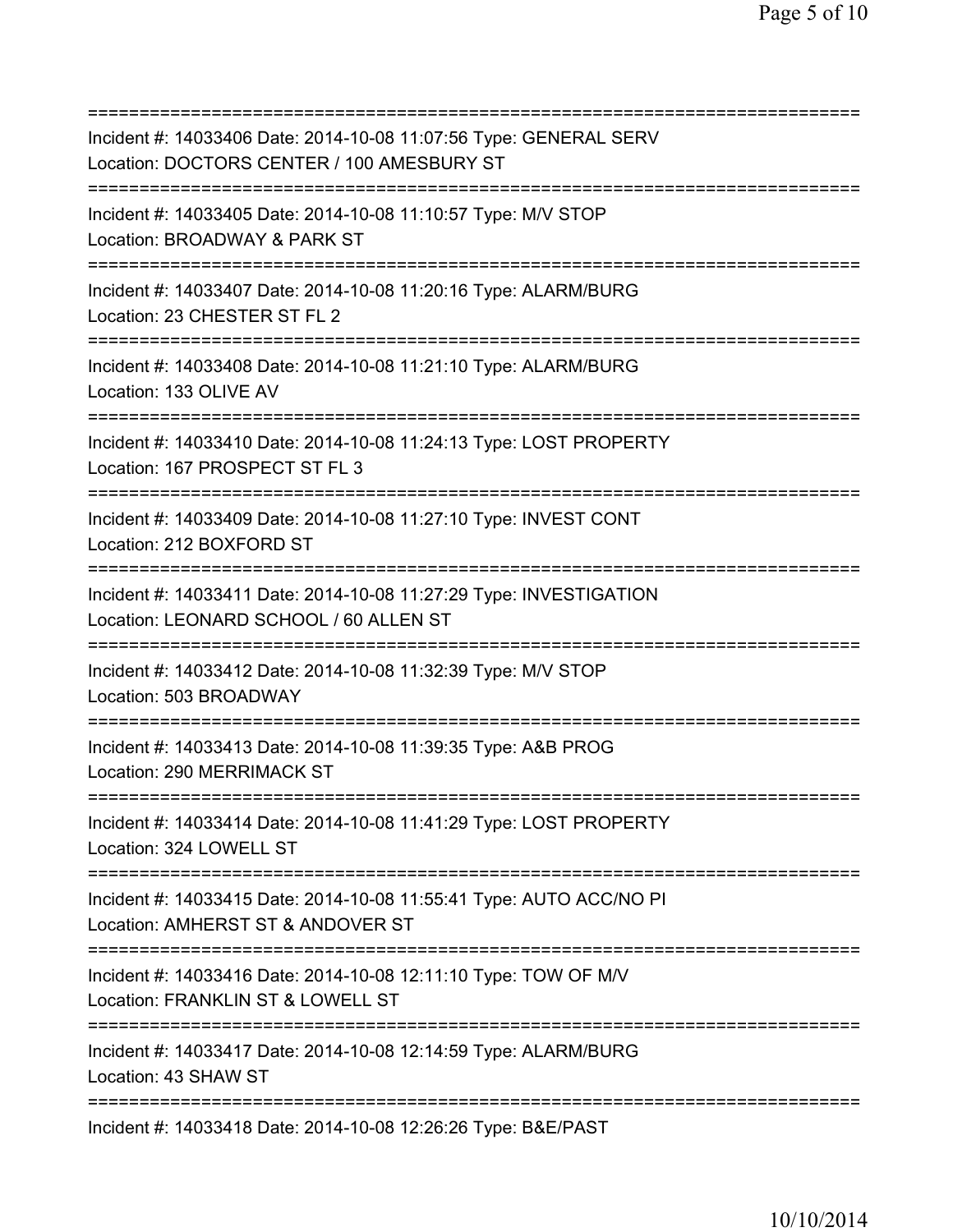=========================================================================== Incident #: 14033419 Date: 2014-10-08 12:32:58 Type: NOTIFICATION Location: 81 BUNKERHILL ST #2 =========================================================================== Incident #: 14033420 Date: 2014-10-08 12:33:58 Type: TRESPASSING Location: 280 MERRIMACK ST =========================================================================== Incident #: 14033421 Date: 2014-10-08 12:50:50 Type: INVESTIGATION Location: SOUTH LAWRENCE EAST SCHOOL / 570 S UNION =========================================================================== Incident #: 14033422 Date: 2014-10-08 12:56:57 Type: M/V STOP Location: BROADWAY & CONCORD ST =========================================================================== Incident #: 14033423 Date: 2014-10-08 13:00:25 Type: MEDIC SUPPORT Location: 383 HAVERHILL ST #28 =========================================================================== Incident #: 14033424 Date: 2014-10-08 13:16:56 Type: CK WELL BEING Location: FREEDOM TIRE / 140 S BROADWAY =========================================================================== Incident #: 14033425 Date: 2014-10-08 13:30:12 Type: M/V STOP Location: 405 HAVERHILL ST =========================================================================== Incident #: 14033426 Date: 2014-10-08 13:31:20 Type: M/V STOP Location: HAVERHILL ST & WEST ST =========================================================================== Incident #: 14033427 Date: 2014-10-08 13:34:05 Type: MAN DOWN Location: ANDOVER ST & SHEPARD ST =========================================================================== Incident #: 14033428 Date: 2014-10-08 13:35:31 Type: M/V STOP Location: 3 KINGSTON ST =========================================================================== Incident #: 14033429 Date: 2014-10-08 13:48:16 Type: TOW OF M/V Location: 352 HAVERHILL ST =========================================================================== Incident #: 14033430 Date: 2014-10-08 14:05:50 Type: ALARM/BURG Location: LAWRENCE FAMILY DEVELOPMENT / 355 HAVERHILL ST =========================================================================== Incident #: 14033431 Date: 2014-10-08 14:05:57 Type: M/V STOP Location: BROADWAY & GREEN ST =========================================================================== Incident #: 14033433 Date: 2014-10-08 14:12:39 Type: HARASSMENT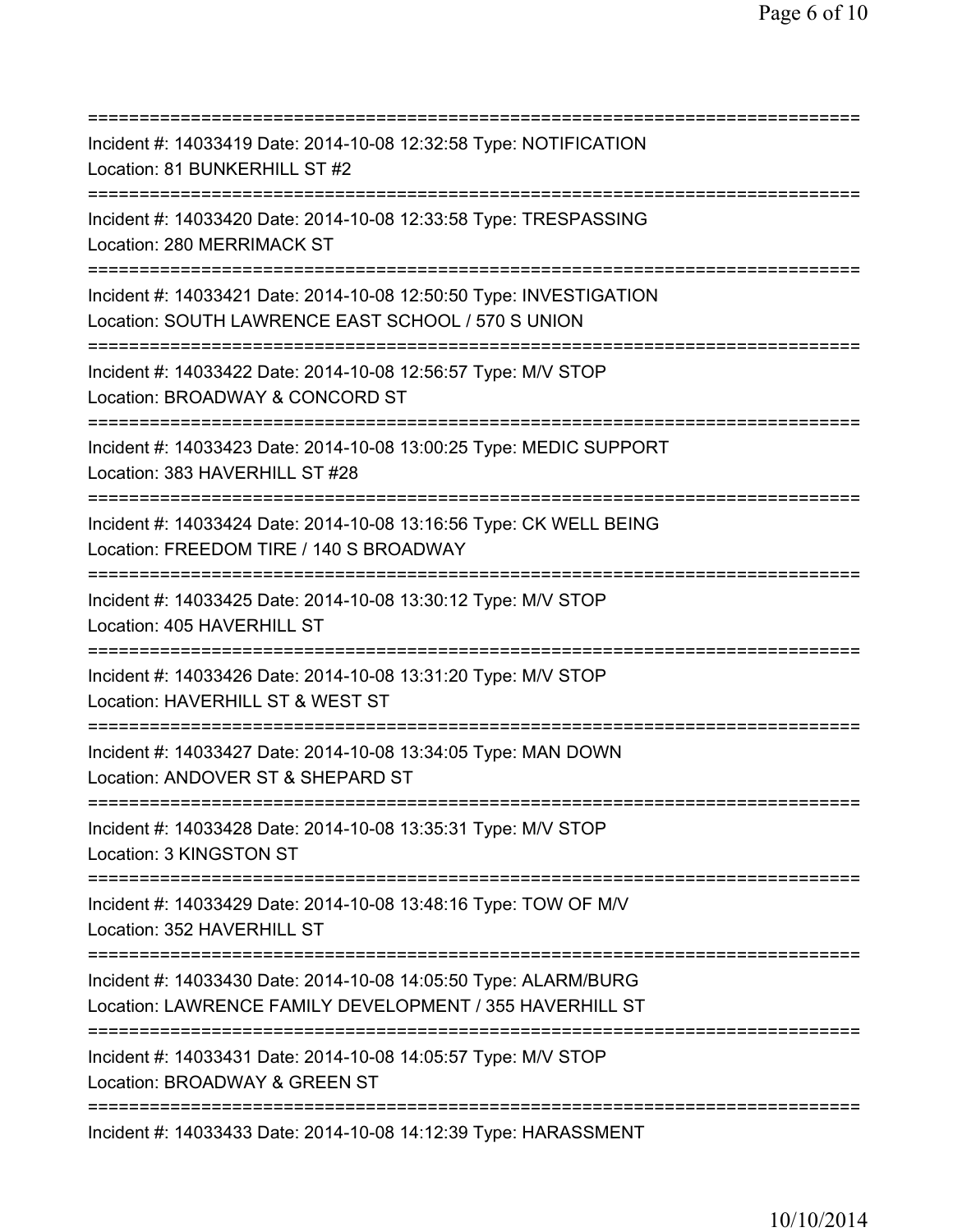| Location: 17 HOLTON ST<br>====================                                                                                     |
|------------------------------------------------------------------------------------------------------------------------------------|
| Incident #: 14033432 Date: 2014-10-08 14:14:02 Type: TOW OF M/V<br>Location: 0 AMESBURY ST                                         |
| Incident #: 14033434 Date: 2014-10-08 14:26:02 Type: M/V STOP<br>Location: 311 BROADWAY                                            |
| Incident #: 14033435 Date: 2014-10-08 14:49:46 Type: B&E/PAST<br>Location: 24 ORCHARD ST                                           |
| ===============================<br>Incident #: 14033436 Date: 2014-10-08 14:51:00 Type: M/V STOP<br>Location: 41 MANCHESTER ST     |
| Incident #: 14033437 Date: 2014-10-08 15:27:10 Type: FIGHT<br>Location: BUTLER ST & WARREN ST                                      |
| Incident #: 14033438 Date: 2014-10-08 16:21:58 Type: SUS PERS/MV<br>Location: 342 BROADWAY                                         |
| Incident #: 14033439 Date: 2014-10-08 16:31:00 Type: DOMESTIC/PROG<br>Location: 62 GREENWOOD ST                                    |
| Incident #: 14033440 Date: 2014-10-08 17:10:56 Type: M/V STOP<br>Location: 265 MERRIMACK ST                                        |
| Incident #: 14033441 Date: 2014-10-08 17:28:25 Type: NOTIFICATION<br>Location: 100 BERNARD AV FL 1                                 |
| Incident #: 14033442 Date: 2014-10-08 17:34:07 Type: M/V STOP<br>Location: BROADWAY & HAVERHILL ST                                 |
| Incident #: 14033443 Date: 2014-10-08 17:45:51 Type: INVEST CONT<br>Location: 17 KENWOOD PL                                        |
| Incident #: 14033444 Date: 2014-10-08 17:54:20 Type: WARRANT SERVE<br>Location: 110 THOREAU WAY #8212                              |
| :============<br>Incident #: 14033445 Date: 2014-10-08 17:59:27 Type: ALARM/BURG<br>Location: IGLESIA BATISTA BIBLICA / 3 GREEN ST |
| Incident # 11099112 Data: 0011 10 00 10:00:10 Tune: I ADOENIVIDACT                                                                 |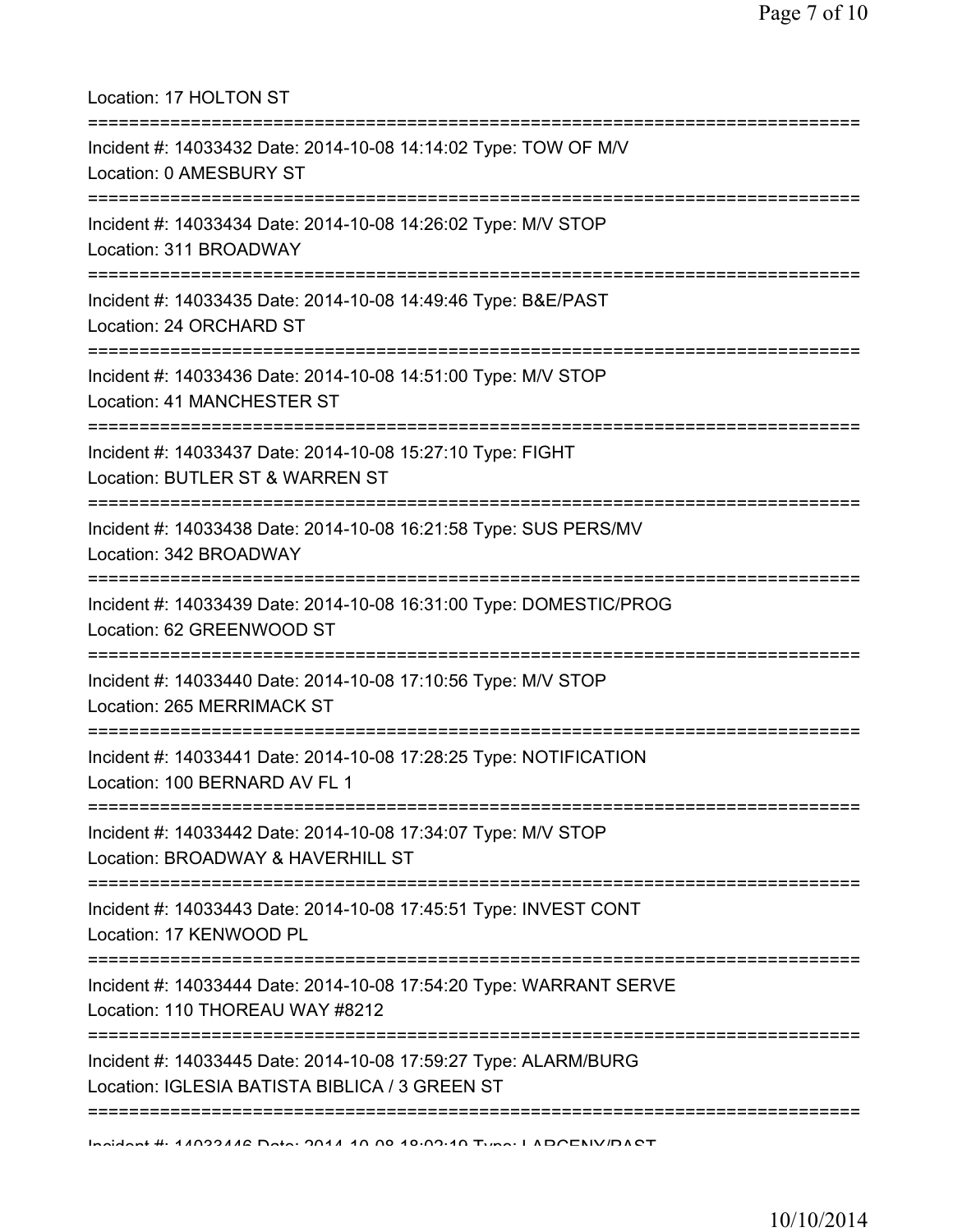Location: 1036 ESSEX ST

| Incident #: 14033447 Date: 2014-10-08 18:04:38 Type: M/V STOP<br>Location: FRANKLIN ST & LOWELL ST                             |
|--------------------------------------------------------------------------------------------------------------------------------|
| :=========================<br>Incident #: 14033448 Date: 2014-10-08 18:14:24 Type: M/V STOP<br>Location: WINTHROP & RTE 495    |
| Incident #: 14033449 Date: 2014-10-08 18:15:55 Type: M/V STOP<br>Location: 205 BROADWAY                                        |
| Incident #: 14033450 Date: 2014-10-08 18:21:34 Type: GENERAL SERV<br>Location: CONGRESS ST & BYRON ST                          |
| Incident #: 14033451 Date: 2014-10-08 18:23:02 Type: SUS PERS/MV<br>Location: FAMILY DOLLAR / 700 ESSEX ST                     |
| Incident #: 14033452 Date: 2014-10-08 18:54:27 Type: SUS PERS/MV<br>Location: ELM ST & UNION ST                                |
| Incident #: 14033453 Date: 2014-10-08 19:01:42 Type: GUN CALL<br>Location: 809 BARBER SHOP / 115 NEWBURY ST                    |
| Incident #: 14033454 Date: 2014-10-08 19:06:49 Type: ASSSIT AMBULANC<br>Location: 24 BROMFIELD ST FL 1                         |
| Incident #: 14033455 Date: 2014-10-08 19:14:35 Type: DRUG VIO<br>Location: WENDYS / 55 HAMPSHIRE ST                            |
| ===========<br>Incident #: 14033456 Date: 2014-10-08 19:31:58 Type: ALARM/BURG<br>Location: COMMUNITY DAYCARE / 50 PLEASANT ST |
| Incident #: 14033457 Date: 2014-10-08 19:58:33 Type: M/V STOP<br>Location: BRADFORD & HAVERHILL                                |
| Incident #: 14033458 Date: 2014-10-08 20:00:39 Type: MAL DAMAGE<br>Location: 809 BARBER SHOP / 115 NEWBURY ST                  |
| Incident #: 14033459 Date: 2014-10-08 20:13:09 Type: ALARM/BURG<br>Location: TARSHI, MICHAEL LAW OFFICES / 510 ESSEX ST        |
| $\overline{1}$                                                                                                                 |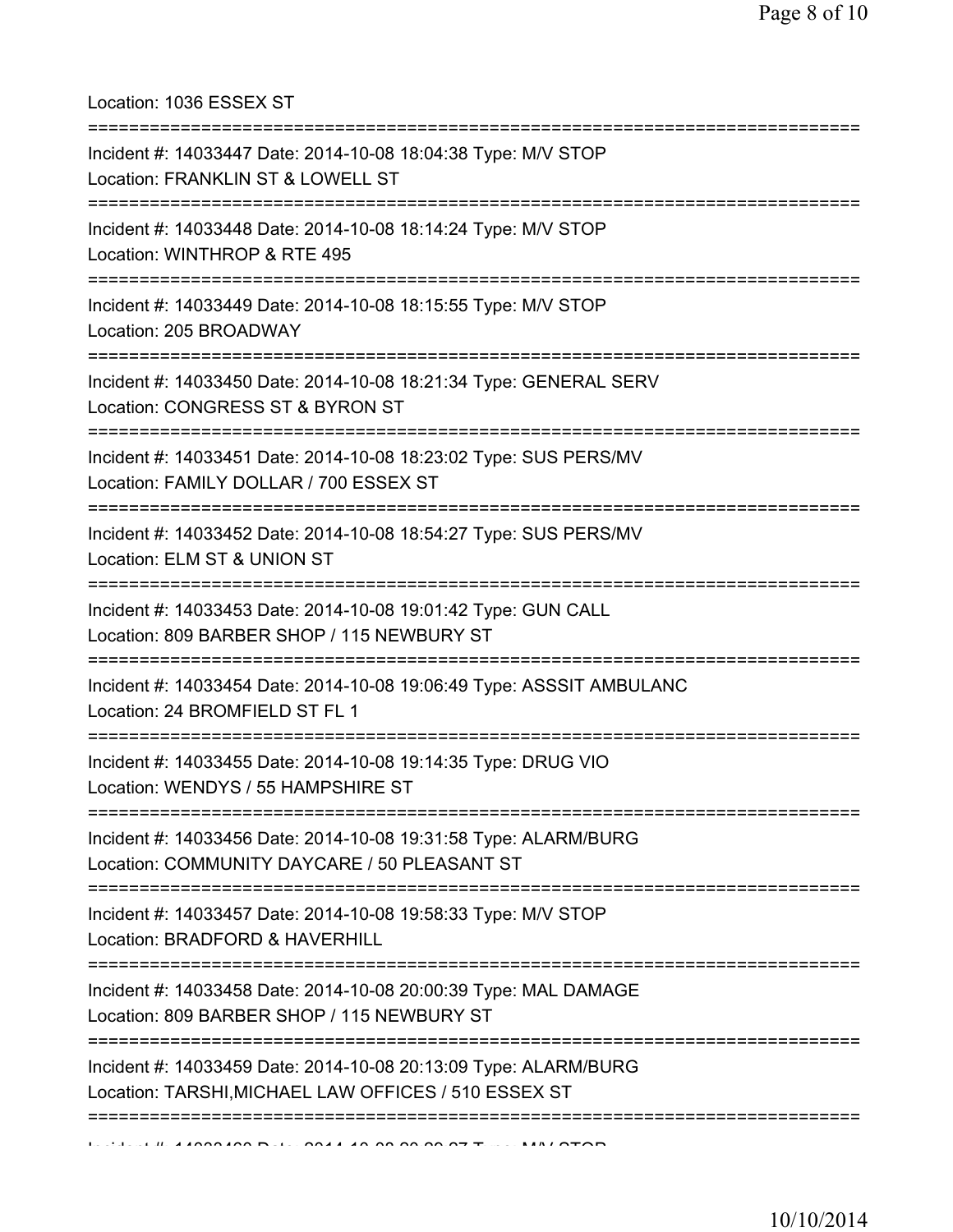Location: 498 ESSEX ST

| Incident #: 14033461 Date: 2014-10-08 21:05:01 Type: M/V STOP<br>Location: BROADWAY & LOWELL ST                                              |
|----------------------------------------------------------------------------------------------------------------------------------------------|
| Incident #: 14033462 Date: 2014-10-08 21:33:36 Type: DRUG OVERDOSE<br>Location: 352 ESSEX ST FL 3<br>-------------                           |
| Incident #: 14033463 Date: 2014-10-08 22:17:36 Type: MEDIC SUPPORT<br>Location: 23 SUMMER ST                                                 |
| Incident #: 14033464 Date: 2014-10-08 22:26:50 Type: ALARM/BURG<br>Location: LAZARUS HOUSE THRIFT STORE / 121 ESSEX ST<br>:===============   |
| Incident #: 14033465 Date: 2014-10-08 22:41:35 Type: CK WELL BEING<br>Location: 26 MONTROSE AV                                               |
| Incident #: 14033466 Date: 2014-10-08 22:44:34 Type: ROBBERY ARMED<br>Location: DONOVANS LIQUORS / 175 S BROADWAY<br>----------------------- |
| Incident #: 14033467 Date: 2014-10-08 22:55:46 Type: ALARM/BURG<br>Location: SUPER MARS / 775 ESSEX ST                                       |
| Incident #: 14033469 Date: 2014-10-08 23:11:07 Type: NOISE ORD<br>Location: CVS PHARMACY / 266 BROADWAY                                      |
| Incident #: 14033468 Date: 2014-10-08 23:11:08 Type: TOW/REPOSSED<br>Location: 80 BUTLER ST                                                  |
| Incident #: 14033470 Date: 2014-10-08 23:13:08 Type: TOW/REPOSSED<br>Location: 54 SAUNDERS ST                                                |
| Incident #: 14033471 Date: 2014-10-08 23:13:28 Type: ALARM/BURG<br>Location: TARSHI, MICHAEL LAW OFFICES / 510 ESSEX ST                      |
| Incident #: 14033472 Date: 2014-10-08 23:36:58 Type: M/V STOP<br>Location: BROADWAY & GREEN ST                                               |
| Incident #: 14033473 Date: 2014-10-08 23:37:11 Type: DISTURBANCE<br>Location: 275 ANDOVER ST #5 FL 3                                         |
|                                                                                                                                              |